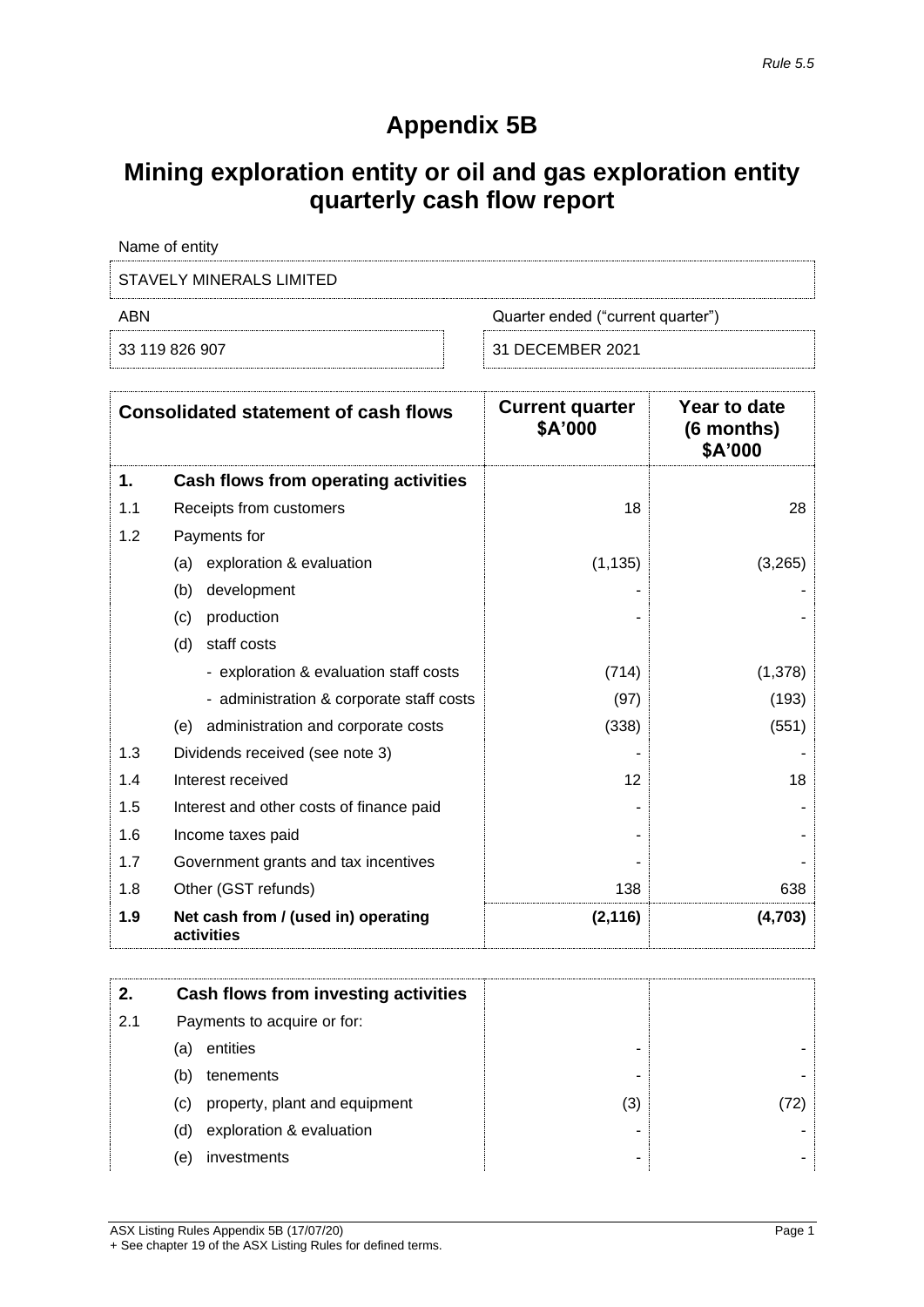|                  | <b>Consolidated statement of cash flows</b>       | <b>Current quarter</b><br>\$A'000 | Year to date<br>(6 months)<br>\$A'000 |
|------------------|---------------------------------------------------|-----------------------------------|---------------------------------------|
|                  | (f)<br>other non-current assets                   |                                   |                                       |
| $2.2\phantom{0}$ | Proceeds from the disposal of:                    |                                   |                                       |
|                  | entities<br>(a)                                   |                                   |                                       |
|                  | (b)<br>tenements                                  |                                   |                                       |
|                  | (c)<br>property, plant and equipment              | 38                                | 38                                    |
|                  | (d)<br>investments                                |                                   |                                       |
|                  | other non-current assets<br>(e)                   |                                   |                                       |
| 2.3              | Cash flows from loans to other entities           |                                   |                                       |
| 2.4              | Dividends received (see note 3)                   |                                   |                                       |
| 2.5              | Other (provide details if material)               |                                   |                                       |
|                  | - Sale of subsidiaries                            |                                   |                                       |
|                  | - Security deposits paid                          | (120)                             | (120)                                 |
|                  | - Security deposits repaid                        |                                   |                                       |
| 2.6              | Net cash from / (used in) investing<br>activities | (85)                              | (154)                                 |

| 3.   | Cash flows from financing activities                                                       |      |      |
|------|--------------------------------------------------------------------------------------------|------|------|
| 3.1  | Proceeds from issues of equity securities<br>(excluding convertible debt securities)       |      |      |
| 3.2  | Proceeds from issue of convertible debt<br>securities                                      |      |      |
| 3.3  | Proceeds from exercise of options                                                          |      |      |
| 3.4  | Transaction costs related to issues of equity<br>securities or convertible debt securities |      |      |
| 3.5  | Proceeds from borrowings                                                                   |      |      |
| 3.6  | Repayment of borrowings                                                                    |      |      |
| 3.7  | Transaction costs related to loans and<br>borrowings                                       |      |      |
| 3.8  | Dividends paid                                                                             |      |      |
| 3.9  | Other (provide details if material)                                                        |      |      |
|      | - Payment of lease liabilities (right of<br>use assets)                                    | (22) | (44) |
| 3.10 | Net cash from / (used in) financing<br>activities                                          | (22) | (44) |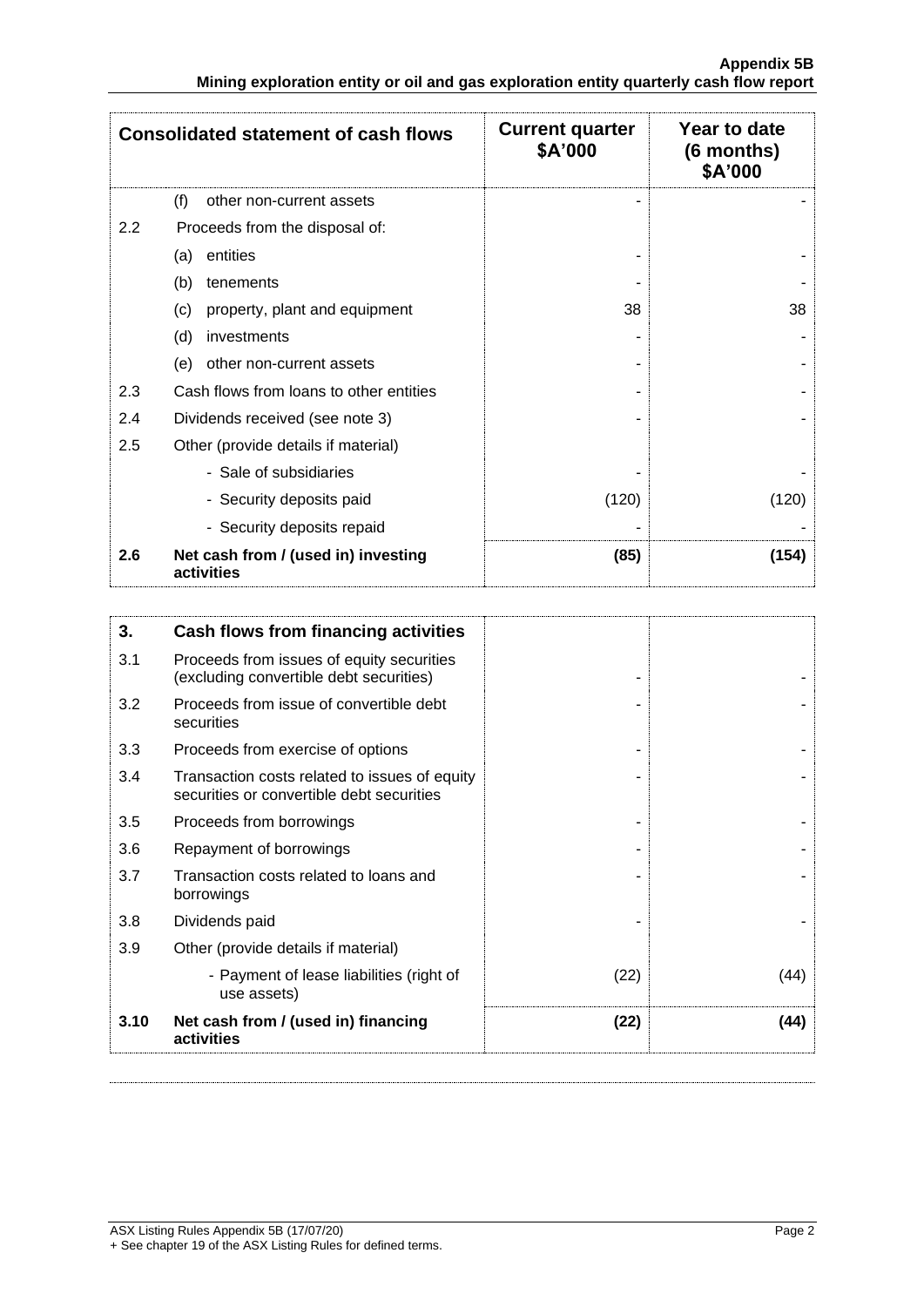|     | <b>Consolidated statement of cash flows</b>                              | <b>Current quarter</b><br>\$A'000 | Year to date<br>$(6$ months)<br>\$A'000 |
|-----|--------------------------------------------------------------------------|-----------------------------------|-----------------------------------------|
| 4.  | Net increase / (decrease) in cash and<br>cash equivalents for the period | (2,223)                           | (4,901)                                 |
| 4.1 | Cash and cash equivalents at beginning of<br>period                      | 11,142                            | 13,820                                  |
| 4.2 | Net cash from / (used in) operating<br>activities (item 1.9 above)       | (2, 116)                          | (4,703)                                 |
| 4.3 | Net cash from / (used in) investing activities<br>(item 2.6 above)       | (85)                              | (154)                                   |
| 4.4 | Net cash from / (used in) financing activities<br>(item 3.10 above)      | (22)                              | (44)                                    |
| 4.5 | Effect of movement in exchange rates on<br>cash held                     |                                   |                                         |
| 4.6 | Cash and cash equivalents at end of<br>period                            | 8,919                             | 8,919                                   |

| 5.  | Reconciliation of cash and cash<br>equivalents<br>at the end of the quarter (as shown in the<br>consolidated statement of cash flows) to the<br>related items in the accounts | <b>Current quarter</b><br>\$A'000 | <b>Previous quarter</b><br>\$A'000 |
|-----|-------------------------------------------------------------------------------------------------------------------------------------------------------------------------------|-----------------------------------|------------------------------------|
| 5.1 | <b>Bank balances</b>                                                                                                                                                          | 8.919                             | 11.142                             |
| 5.2 | Call deposits                                                                                                                                                                 |                                   |                                    |
| 5.3 | <b>Bank overdrafts</b>                                                                                                                                                        |                                   |                                    |
| 5.4 | Other (provide details)                                                                                                                                                       |                                   |                                    |
| 5.5 | Cash and cash equivalents at end of<br>quarter (should equal item 4.6 above)                                                                                                  | 8,919                             | 11,142                             |

| 6.  | Payments to related parties of the entity and their<br>associates                                                                                           | <b>Current quarter</b><br><b>\$A'000</b> |
|-----|-------------------------------------------------------------------------------------------------------------------------------------------------------------|------------------------------------------|
| 6.1 | Aggregate amount of payments to related parties and their<br>associates included in item 1                                                                  | 217                                      |
| 6.2 | Aggregate amount of payments to related parties and their<br>associates included in item 2                                                                  |                                          |
|     | Note: if any amounts are shown in items 6.1 or 6.2, your quarterly activity report must include a description of, and an<br>explanation for, such payments. |                                          |
|     | payments of director salaries/fees and superannuation.                                                                                                      |                                          |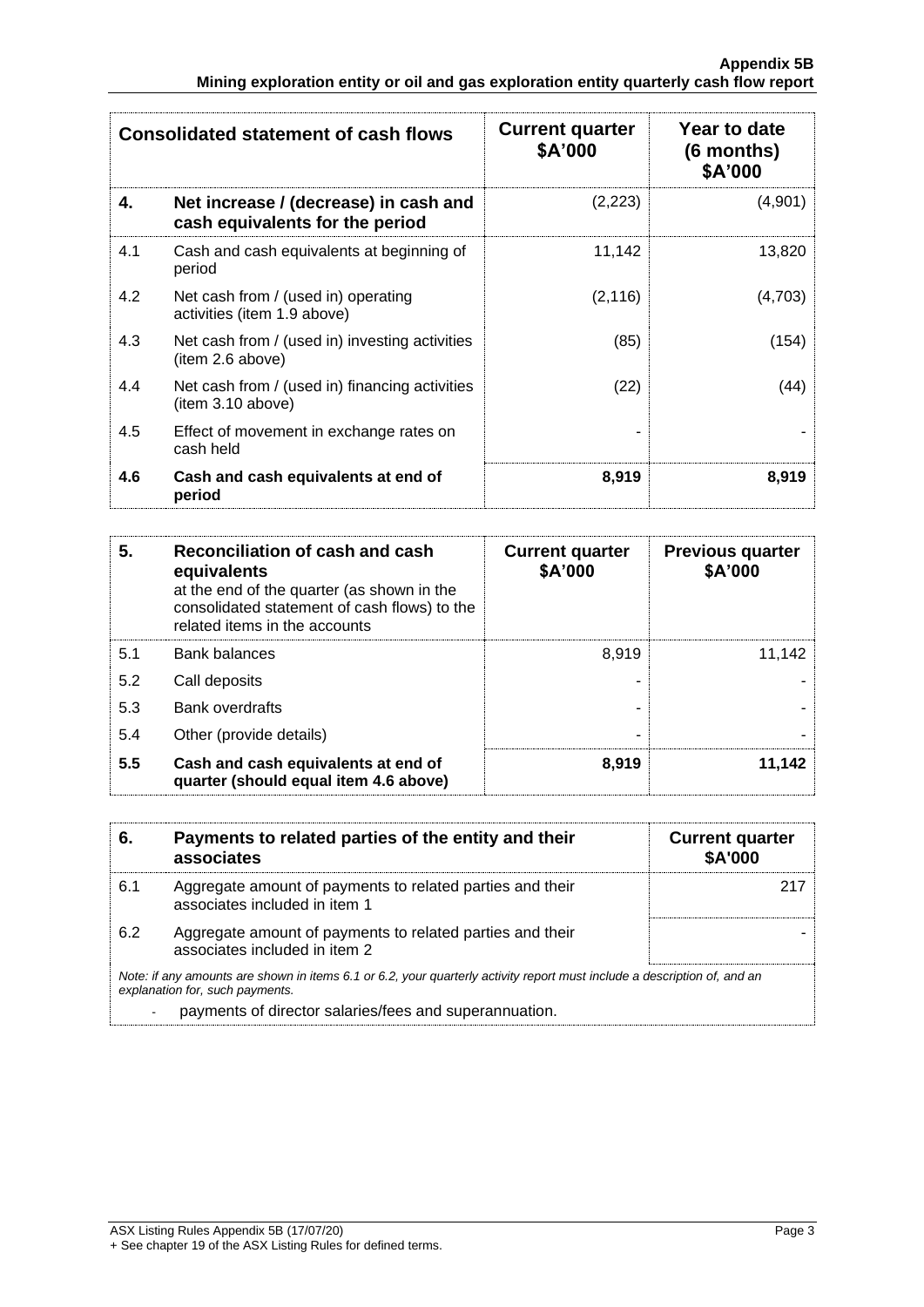| 7.  | <b>Financing facilities</b><br>Note: the term "facility' includes all forms of financing<br>arrangements available to the entity.<br>Add notes as necessary for an understanding of the<br>sources of finance available to the entity.                                                                                                               | <b>Total facility</b><br>amount at quarter<br>end<br>\$A'000 | Amount drawn at<br>quarter end<br>\$A'000 |
|-----|------------------------------------------------------------------------------------------------------------------------------------------------------------------------------------------------------------------------------------------------------------------------------------------------------------------------------------------------------|--------------------------------------------------------------|-------------------------------------------|
| 7.1 | Loan facilities                                                                                                                                                                                                                                                                                                                                      |                                                              |                                           |
| 7.2 | Credit standby arrangements                                                                                                                                                                                                                                                                                                                          |                                                              |                                           |
| 7.3 | Other (please specify)                                                                                                                                                                                                                                                                                                                               |                                                              |                                           |
| 7.4 | <b>Total financing facilities</b>                                                                                                                                                                                                                                                                                                                    |                                                              |                                           |
| 7.5 | Unused financing facilities available at quarter end                                                                                                                                                                                                                                                                                                 |                                                              |                                           |
| 7.6 | Include in the box below a description of each facility above, including the lender, interest<br>rate, maturity date and whether it is secured or unsecured. If any additional financing<br>facilities have been entered into or are proposed to be entered into after quarter end,<br>include a note providing details of those facilities as well. |                                                              |                                           |
|     |                                                                                                                                                                                                                                                                                                                                                      |                                                              |                                           |

| 8.  | Estimated cash available for future operating activities                                                                                                                                                                                                                                                                                                                                 | \$A'000  |
|-----|------------------------------------------------------------------------------------------------------------------------------------------------------------------------------------------------------------------------------------------------------------------------------------------------------------------------------------------------------------------------------------------|----------|
| 8.1 | Net cash from / (used in) operating activities (item 1.9)                                                                                                                                                                                                                                                                                                                                | (2, 116) |
| 8.2 | (Payments for exploration & evaluation classified as investing<br>activities) (item 2.1(d))                                                                                                                                                                                                                                                                                              |          |
| 8.3 | Total relevant outgoings (item $8.1 +$ item $8.2$ )                                                                                                                                                                                                                                                                                                                                      | (2, 116) |
| 8.4 | Cash and cash equivalents at quarter end (item 4.6)                                                                                                                                                                                                                                                                                                                                      | 8,919    |
| 8.5 | Unused finance facilities available at quarter end (item 7.5)                                                                                                                                                                                                                                                                                                                            |          |
| 8.6 | Total available funding (item $8.4 +$ item $8.5$ )                                                                                                                                                                                                                                                                                                                                       | 8,919    |
| 8.7 | Estimated quarters of funding available (item 8.6 divided by<br>item 8.3)<br>Note: Current quarter outflows (item 8.1) is not an indicator of<br>next quarters expenditure. Outflows can fluctuate significantly<br>due to the drilling program in place for each quarter, and may<br>be impacted by weather conditions. Item 8.7 is simply a<br>formula calculation as required by ASX. | 4.22     |
|     | Note: if the entity has reported positive relevant outgoings (ie a net cash inflow) in item 8.3, answer item 8.7 as "N/A".<br>Otherwise, a figure for the estimated quarters of funding available must be included in item 8.7.                                                                                                                                                          |          |
| 8.8 | If item 8.7 is less than 2 quarters, please provide answers to the following questions:                                                                                                                                                                                                                                                                                                  |          |
|     | 8.8.1<br>Does the entity expect that it will continue to have the current level of net operating<br>cash flows for the time being and, if not, why not?                                                                                                                                                                                                                                  |          |
|     | Answer:                                                                                                                                                                                                                                                                                                                                                                                  |          |
|     | 8.8.2<br>Has the entity taken any steps, or does it propose to take any steps, to raise further<br>cash to fund its operations and, if so, what are those steps and how likely does it<br>believe that they will be successful?                                                                                                                                                          |          |
|     | Answer:                                                                                                                                                                                                                                                                                                                                                                                  |          |